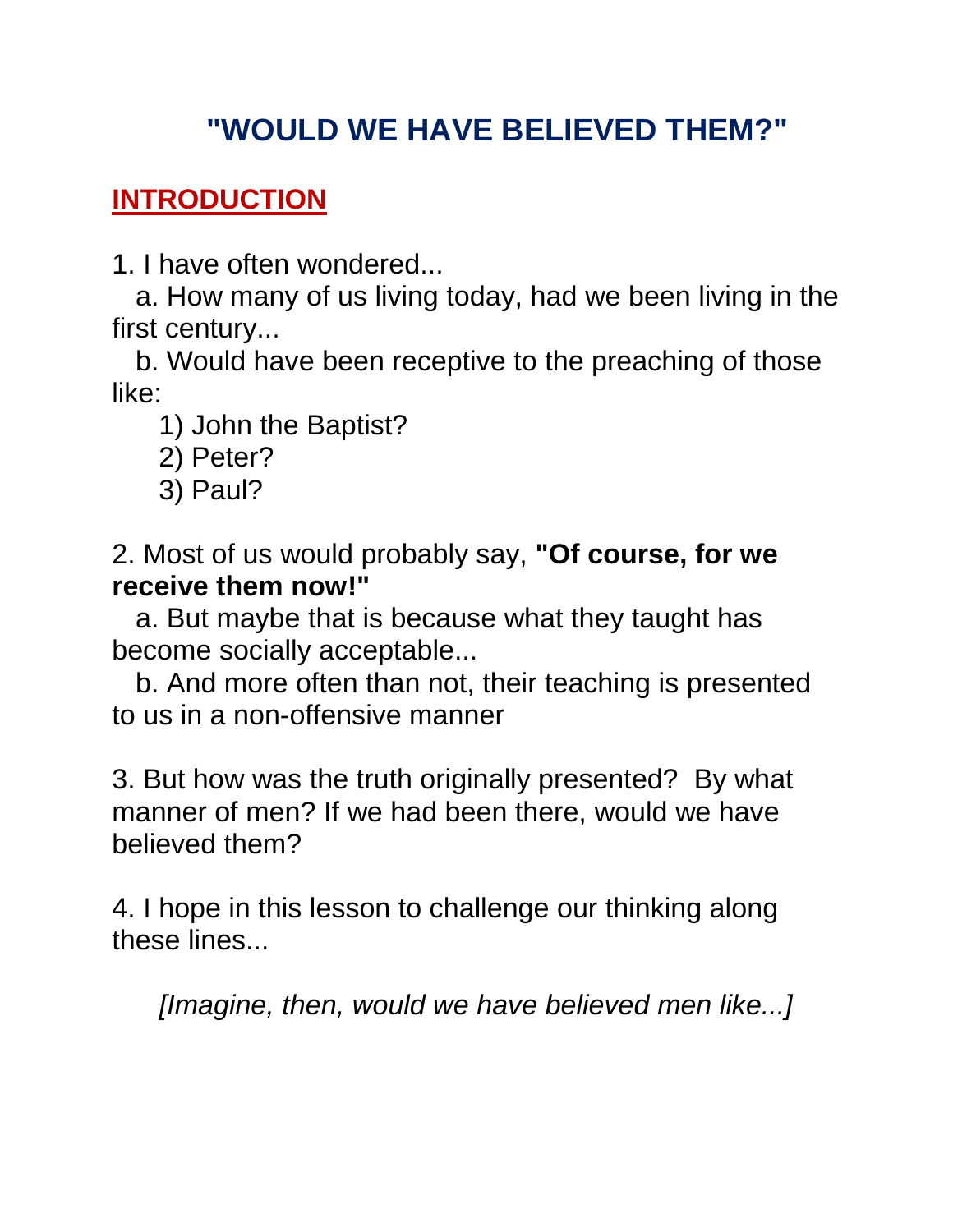## **I. THE HARSH HERMIT?**

# **A. JOHN THE BAPTIST, WHO...**

 1. Did his preaching in the wilderness, forcing people to come out to hear him? - **Mt [3:1-2](http://biblia.com/bible/nkjv/Mt%203.1-2)**

 2. Dressed himself in camel's hair and a leather girdle, eating a diet of locusts and wild honey? - **[Mt 3:4](http://biblia.com/bible/nkjv/Mt%203.4)**

 3. Called religious people coming to be baptized a "brood of vipers"? - **[Mt 3:5-7](http://biblia.com/bible/nkjv/Mt%203.5-7)**

## **B. I SERIOUSLY DOUBT WE WOULD...**

 1. IF we balk at having to travel some distance to study God's Word!

 a. As is sometimes the case today (e.g., going twice on Sundays, etc.)

b. But consider what Jesus taught in **[Mt 12:42](http://biblia.com/bible/nkjv/Mt%2012.42)**

[2.](http://biblia.com/bible/nkjv/Mt%2012.2) IF we tend to judge people by the clothes they wear!

 a. It is easy to be affected by the "Dress For Success" philosophy

 b. But we need to remember God's perspective - **[1 Sa 16:7;](http://biblia.com/bible/nkjv/1%20Sa%2016.7) [Jm 2:1-4](http://biblia.com/bible/nkjv/Jm%202.1-4)**

 3. IF we get upset or offended when a preacher points out our faults!

 a. Some would have preachers never preach "negative" sermons

 b. But even Jesus demonstrated that sometimes the occasion calls for strong measures - **[Mt 23:13-15](http://biblia.com/bible/nkjv/Mt%2023.13-15)**

*[Or how about the...]*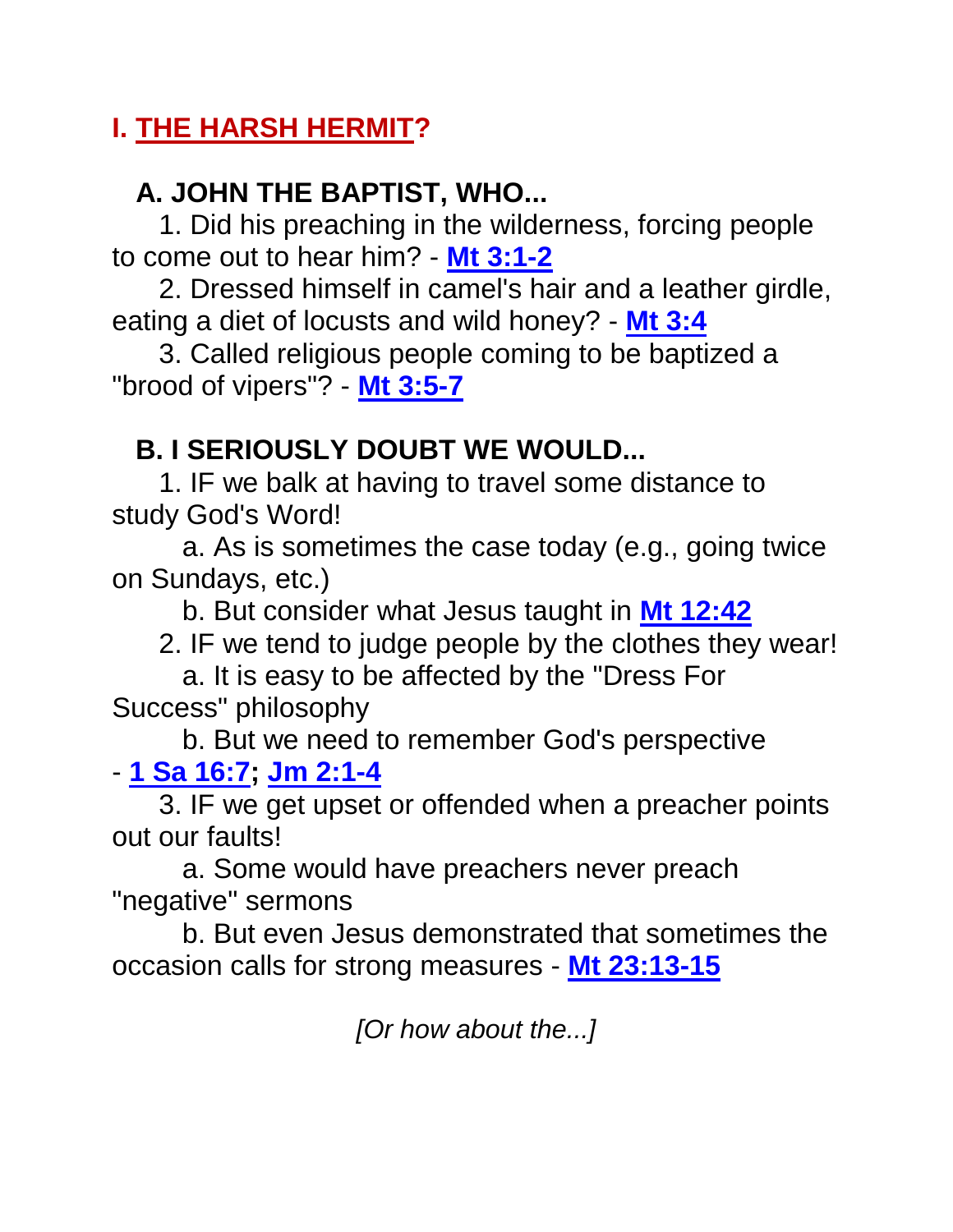## **II. THE HILLBILLY HYPOCRITE?**

## **A. THE APOSTLE PETER, A MAN...**

 1. Whose "country ways" demonstrated his lack of formal religious training? - **[Ac 4:13](http://biblia.com/bible/nkjv/Ac%204.13)**

2. Who denied Jesus three times? - **[Mt 26:69-75](http://biblia.com/bible/nkjv/Mt%2026.69-75)**

 3. Whose hypocrisy on one occasion split a church? - **[Ga 2:11-13](http://biblia.com/bible/nkjv/Ga%202.11-13)**

#### **B. IT IS UNLIKELY...**

 1. IF we expect a man to be formerly educated before we would want him as a preacher!

 a. In some churches, a preacher is required to have a degree to be considered acceptable

 b. But the wrong kind of learning can be a dangerous thing - cf. **[1Co 1:18-29](http://biblia.com/bible/nkjv/1Co%201.18-29)**

 2. IF we aren't willing to give others another chance who fail us, especially more than once!

 a. If Peter had been treated like we sometimes treat fallen preachers today, would he have remained an apostle?

 b. Fortunately, the early church took to heart what Jesus taught Peter about forgiveness - **[Mt 18:21-22;](http://biblia.com/bible/nkjv/Mt%2018.21-22) [Lk](http://biblia.com/bible/nkjv/Lk%2017.3-4)  [17:3-4](http://biblia.com/bible/nkjv/Lk%2017.3-4)**

*[And then, what about...]*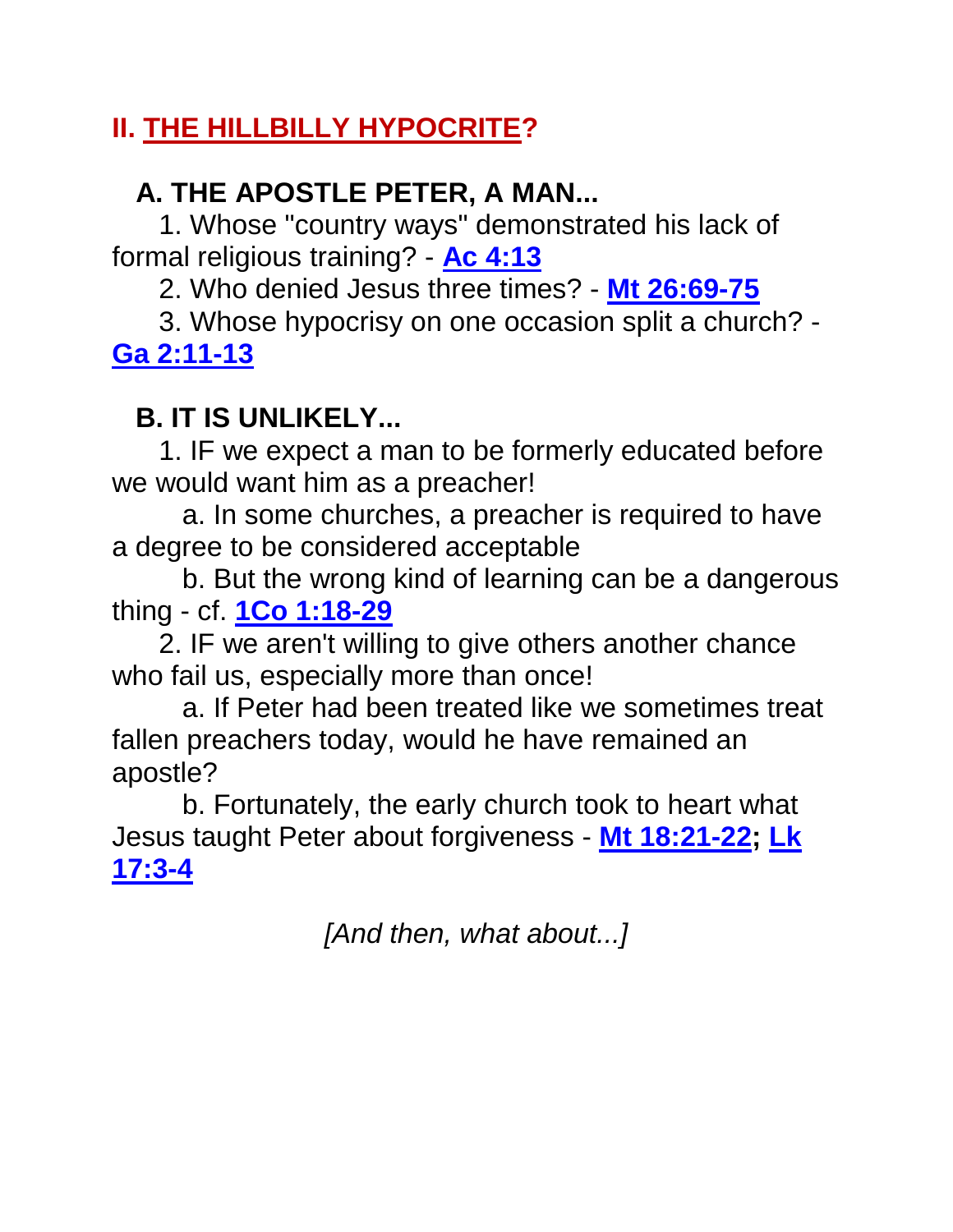### **III. THE NOTORIOUS NERD?**

## **A. THE APOSTLE PAUL, WHO...**

 1. Had been a blasphemer, persecutor of the church? - **[1Ti 1:13](http://biblia.com/bible/nkjv/1Ti%201.13)**

2. Was not a fluent speaker? - **[1Co 2:3-4](http://biblia.com/bible/nkjv/1Co%202.3-4)**

 3. Had a physical appearance described as "weak"? - **[2Co 10:10](http://biblia.com/bible/nkjv/2Co%2010.10)**

#### **B. I DOUBT WE WOULD HAVE KINDLY RECEIVED PAUL...**

 1. IF we hold a person's pre-Christian life against them!

 a. Such people must not believe in the power of the gospel to transform lives

 b. But consider what it did for the people of Corinth - **[1Co 6:9-11](http://biblia.com/bible/nkjv/1Co%206.9-11)**

 2. IF we don't care to hear preachers whose sermon presentation lacks "polish"!

 a. Many people will not go to hear preachers who may be young, inexperienced, or who are not eloquent

 b. Yet "smooth words and flattering speech" can oftentimes be used to deceive - **[Ro 16:17-18](http://biblia.com/bible/nkjv/Ro%2016.17-18)**

 3. IF we tend to judge people by their physical appearance (size, weight, etc.)!

a. So people first judged Abraham Lincoln

 b. Again, we need to remember God's perspective on things - **[1 Sa 16:7](http://biblia.com/bible/nkjv/1%20Sa%2016.7)**